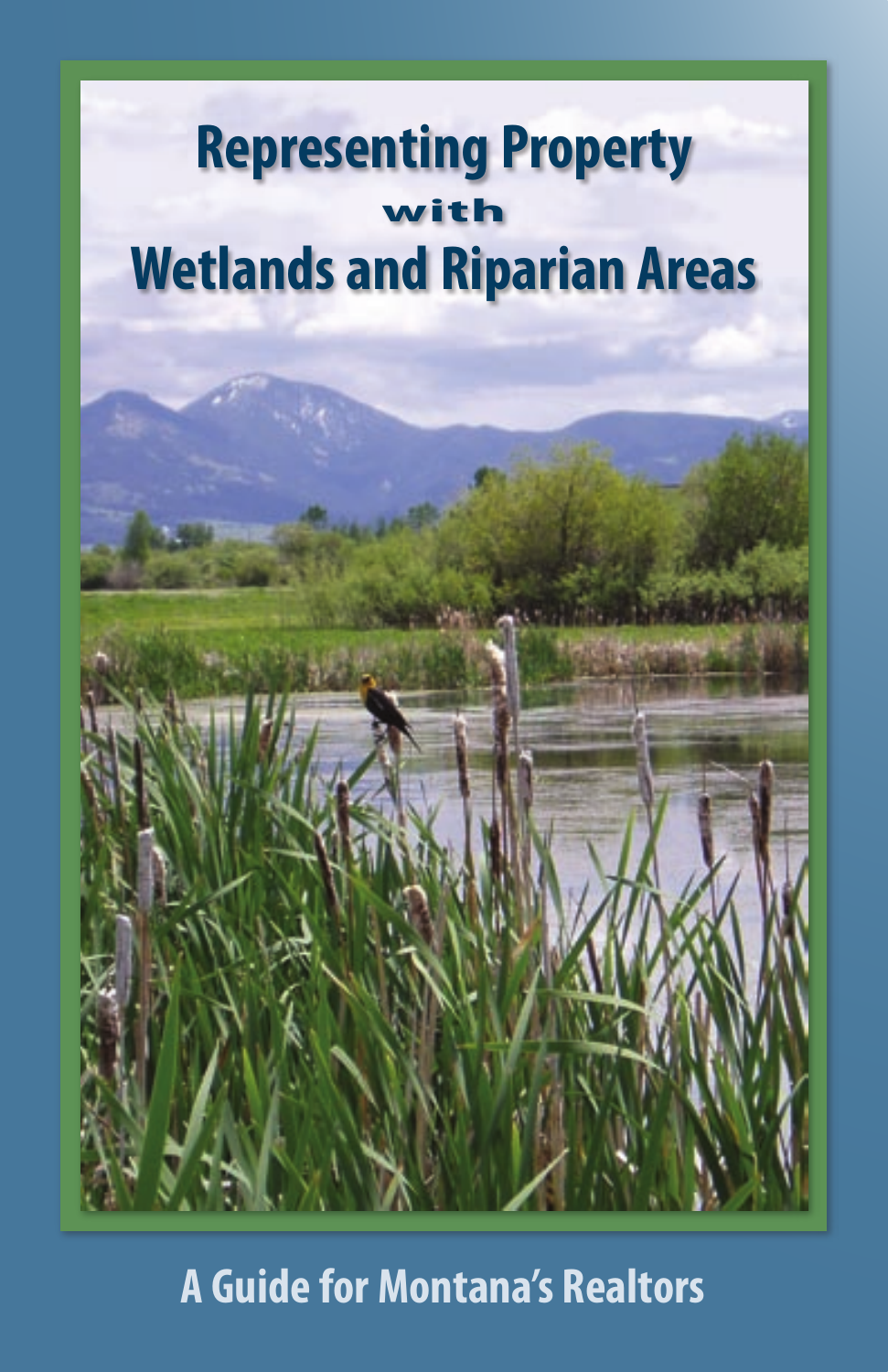Realtors have an important job of welcoming and educating new landowners moving to Montana. While many people are moving here to enjoy Montana's unspoiled natural beauty and recreation opportunities, most are unaware that the future health of these areas depends on responsible landowner stewardship. Rural properties near rivers, streams and wetlands are some of the most popular areas experiencing rapid growth. As the landowner's first contact, you are in a unique position to educate and empower Montana's citizens to make wise choices about their property. Additionally, realtors who are informed, knowledgeable and able to provide sound advice on land stewardship will gain an advantage in this competitive market and also contribute to sustaining healthy and prosperous communities. This publication is designed to inform Montana's realtors on the essentials of wetlands and riparian areas, their regulations, and landowner responsibilities. LAND SALE

The **Montana Watercourse** is a statewide water education program that supports water resource decision making and stewardship by providing unbiased information, resources, tools and education to all water users. Montana Watercourse staff is certified to teach a four-credit, mandatory continuing education course on wetlands and riparian areas and will travel throughout Montana to present this course. Contact us at 406-994-1684 or mtwatercourse@montana.edu for more information.

**THE MONTANA** 

- Festering Stewardship of Water Resources -

WATERCOURSE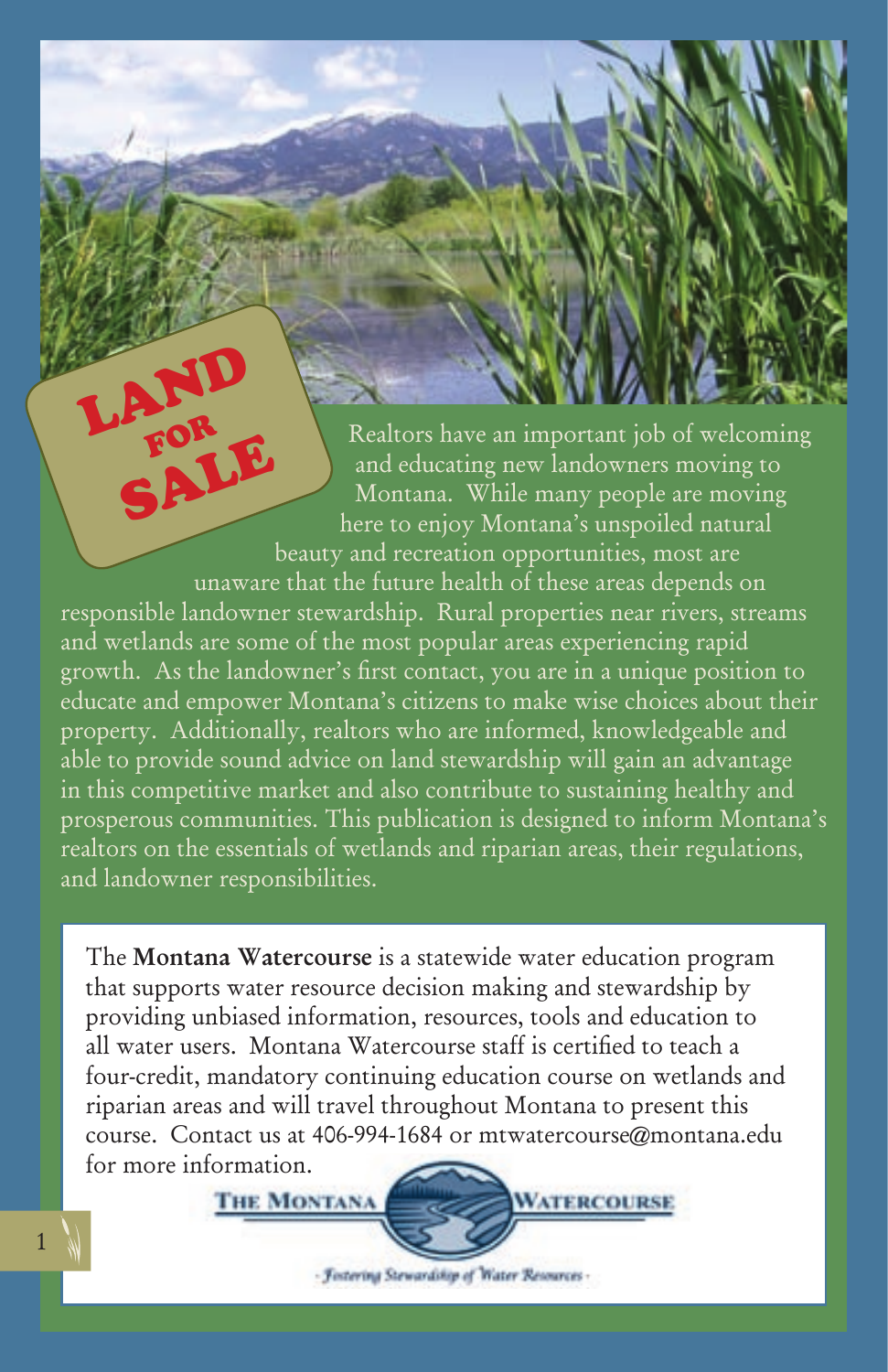# **What are Wetlands Worth? Property Values, Community Values and More**

Healthy wetlands and riparian areas provide Montana's citizens, new and native alike, with the opportunity to enjoy the unique natural beauty that Montana has to offer. It's a well known fact that property near open water is worth more and sells more quickly than other property. What about property near wetlands and riparian areas?

Protected wetlands and riparian areas not only increase housing prices, but also provide many other local economic advantages that improve the quality of life. Healthy wetlands and riparian areas lead to strong, vibrant communities that attract businesses and newcomers to Montana by providing:

- $\checkmark$  Increased tax revenue
- $\checkmark$  Inexpensive flood protection
- $\checkmark$  Increased revenue for businesses providing recreation services and products

Housing price increase for homes near a protected riparian corridor:

- 32% (Rubey Frost, J. and Sternberg K. 1992)
- 10-15% (Quayle and Hamilton, 1999)
- 6% (Colby and Wishart, 2002)

People are willing to pay more for homes near protected riparian areas.

- $\checkmark$  Protection for surface- and ground-water quality, eliminating the need for costly water treatment facilities that many communities cannot afford
- $\checkmark$  Inexpensive erosion control

# **Montana's Marvelous Wetlands**

Montana residents are fortunate to have many different types of wetlands to enjoy: peatlands, prairie potholes, seeps or springs, wet meadows, oxbow sloughs, and riparian wetlands.

*Wet meadow, courtesy of Sue Ball; prairie potholes, courtesy of Joe Stutzman, USFWS; oxbow slough, courtesy of Constanza von der Pahlen; spring, courtesy of Denine Schmitz.*

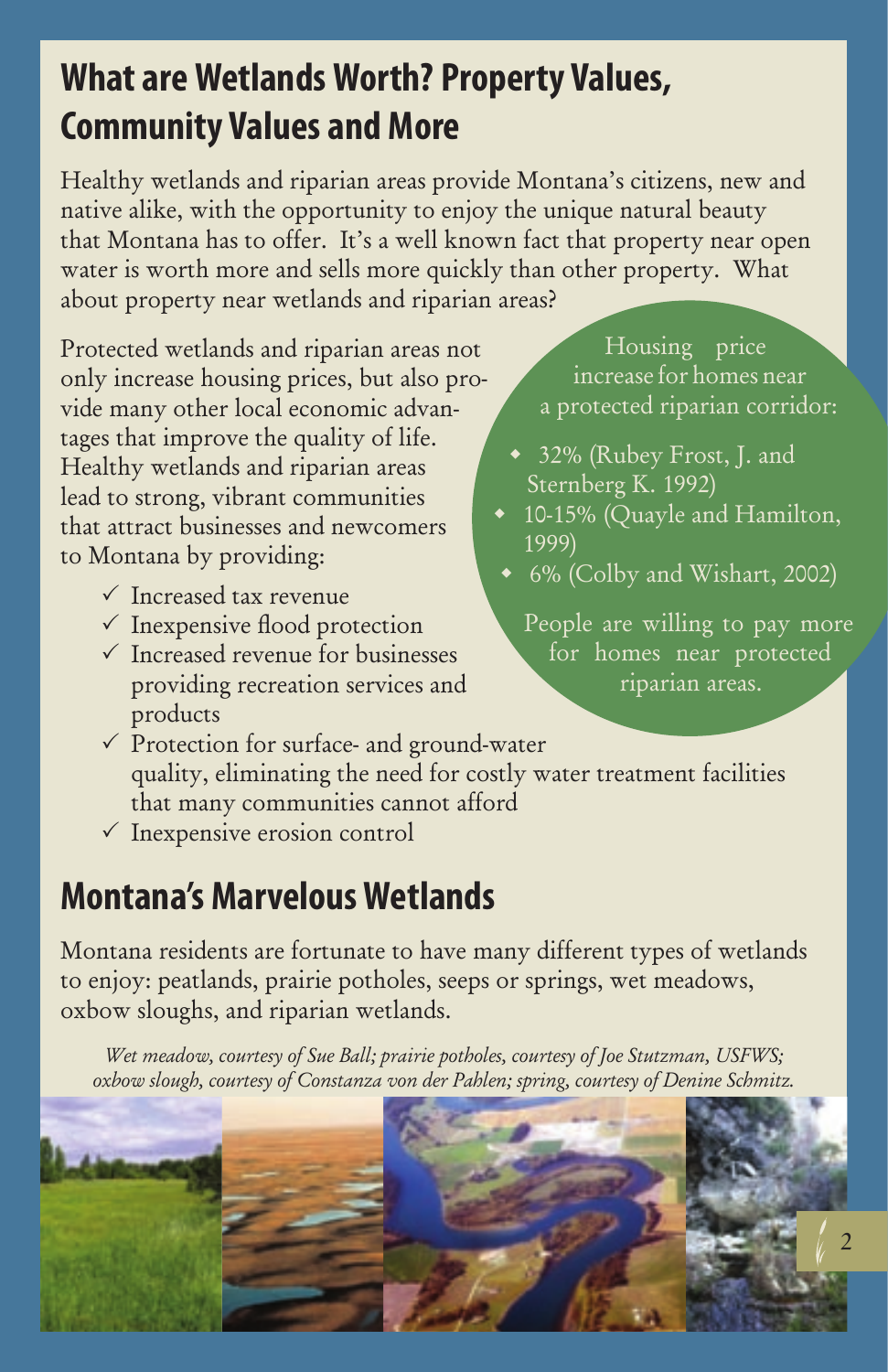

**When touring a property look for these signs of a wetland: low depressions, presence of water, water loving plants and poorly drained soils.** 

Wetlands are areas that are saturated with water for part or all of the year. They are

usually near water bodies, rivers, streams or in low lying depressions that collect water. Although you will need a specialist to identify the exact boundaries of a wetland, you don't need to be an expert to look for certain clues that indicate there is a wetland on the property.

**Water:** The presence of water is an obvious sign that the area could be a wetland. But wetlands aren't necessarily wet all year round. During part of the year or an extended drought, the wetland may not be wet at all. For jurisdictional wetlands which are regulated by the Army Corps of Engineers and delineated by a professional, lands only need to be saturated at or NEAR the surface for 12.5 percent of the growing season. In Montana, this translates to about 12.5 days. Most of the time surface water will not be present, so you'll need to look for other signs, such as vegetation and landform location.



*Wetlands may not be wet year round.*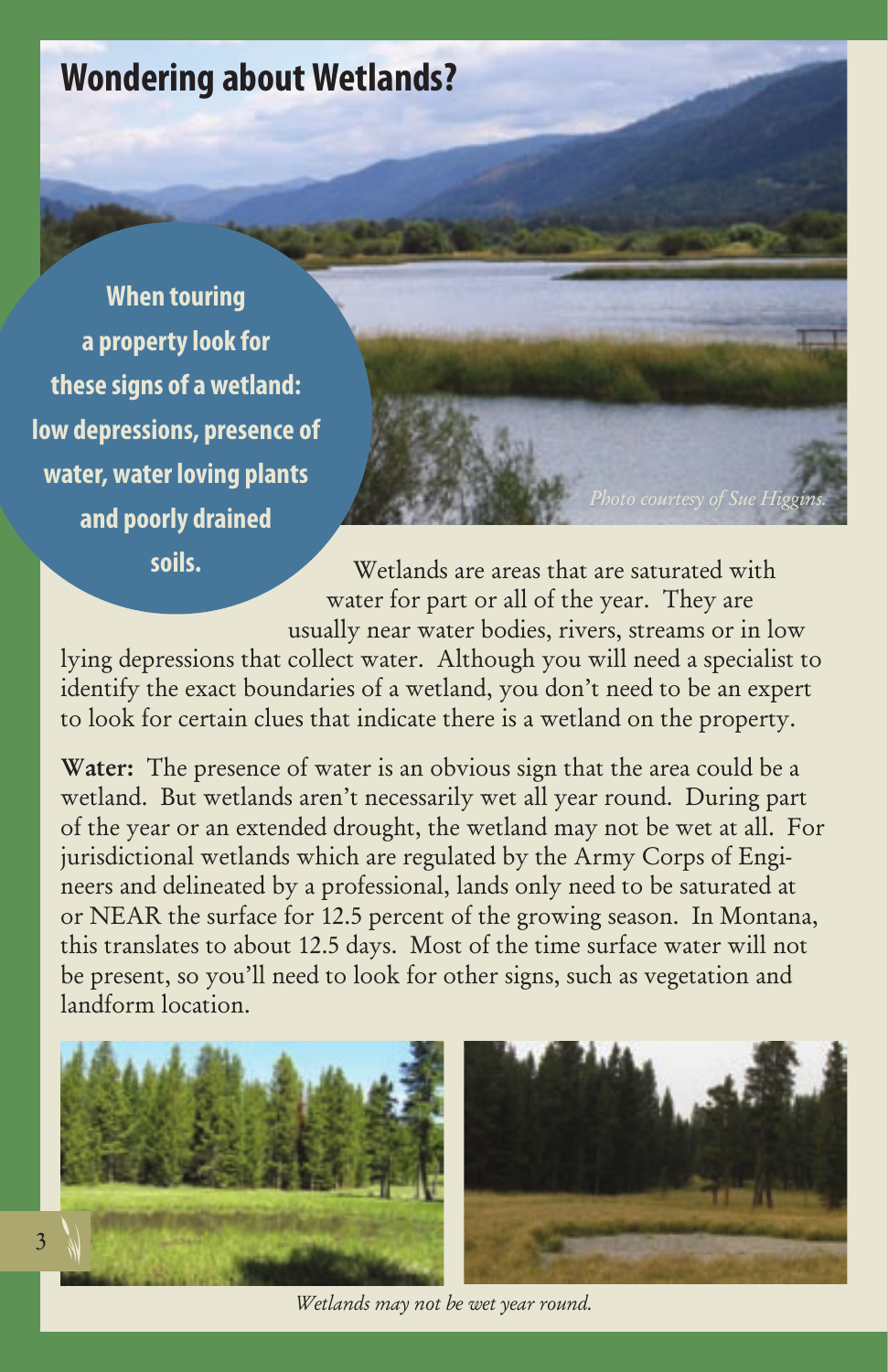**Plants:** Only special types of plants thrive in wet soggy ground. These plants are called hydro phytes (hydro=water, phyte=plant). Look for areas of robust, green vegeta tion that are more vigorous than the surrounding area, especially if located in a small depression or adjacent to open water. Several com mon water-loving plants and trees in Montana include willow, alder, cottonwood, cattail and water birch.

**Soils:** Wetland soils are poorly drained and may look grey. The color of the soil is only one indicator and does not solely determine if an area is a wetland. If you can't readily see the color of the soil but suspect the area is a wetland, contact a wetland delineator and leave the digging to the experts.

#### *Small photos from top:*

*Shooting stars; lush wetland vegetation, photo courtesy of Sue Ball; bullrush and riparian grasses, photo courtesy of Sue Ball; bear prints in wetland soil.*

*Sidebar photo: Cattails in wetland, photo courtesy of Debbie Zarnt.*

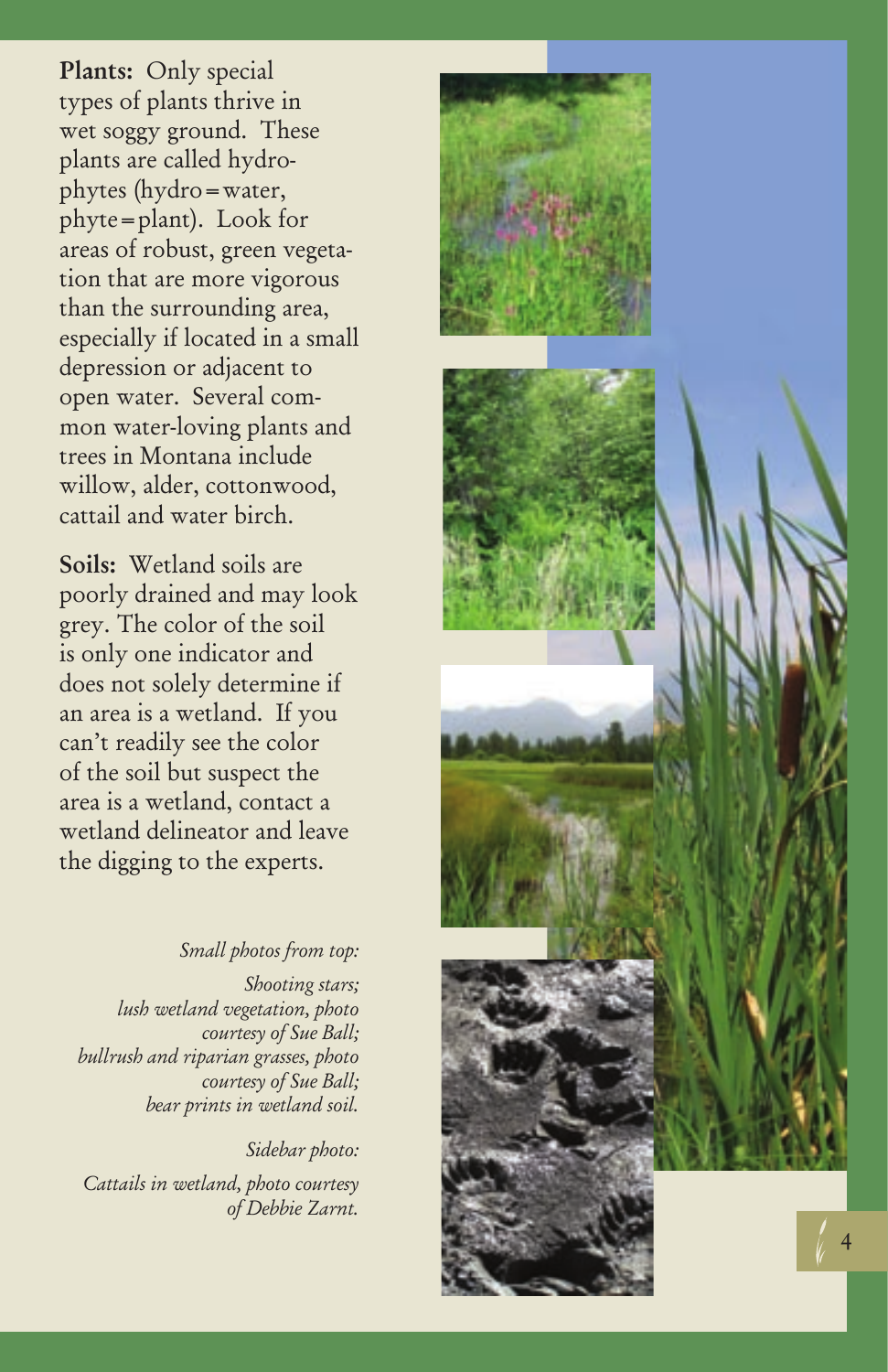# **What Do Wetlands and Riparian Areas Do?**

**Wildlife:** Wildlife thrive in healthy wetlands. Birds, fish and mammals use wetlands like we use the grocery store, nurseries and hotels. Wetlands provide an ample supply of food and habitat for wildlife so they can feed, raise their young and find shelter.

**Flood control:** Many wetlands are located next to rivers and small streams and serve communities by absorbing flood waters. Large volumes of water that would otherwise accumulate and cause massive downstream flooding and endanger homeowners are absorbed by nearby wetlands.



*Wetland absorbing flood water.*

**Erosion Control:** By absorbing high flows, wetlands also prevent erosion of stream banks. Healthy robust streamside plants and trees provide economical bank stability, cool stream temperatures, and excellent habitat for fish and wildlife.

**Water Supply:** Wetlands allow water to soak into the earth and replenish ground-water supplies called aquifers. Approximately half of Montana's residents rely solely on ground water for their drinking water and domestic use.



**Pollution:** Wetlands help purify contaminated water and prevent toxins from entering nearby streams, rivers and ground water. Wetlands break down pollutants and filter out sediment. Wetlands are often called the earth's kidneys. They are giant filters that provide Montana's communities with a clean water supply.

**Sediment** filtration.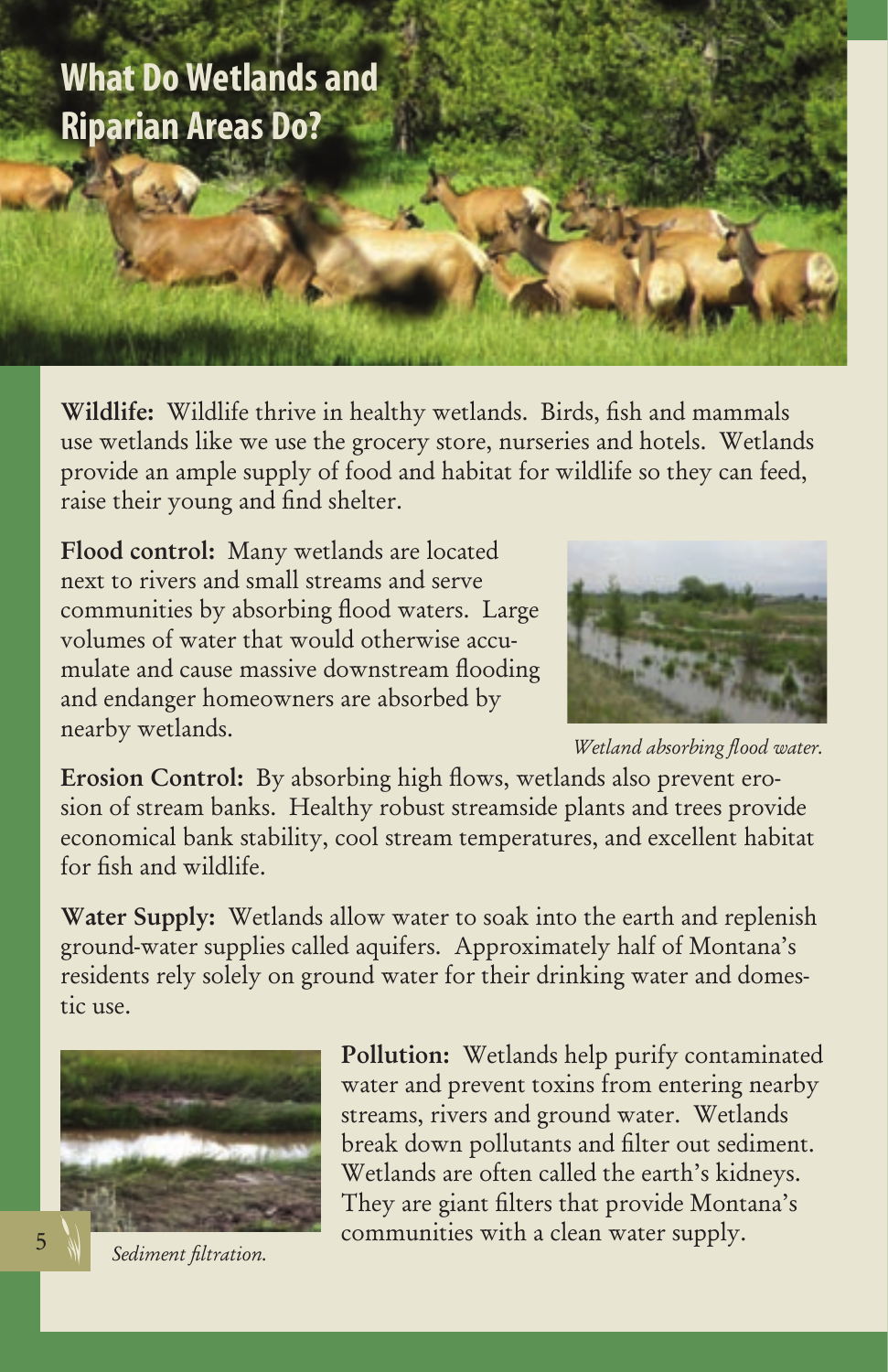# **Riparian Areas**

Areas next to the river are great places to relax, listen to the sound of the flowing water, and maybe catch a glimpse of Montana's wildlife. No wonder that property near streams and rivers are premium locations. These areas, called riparian areas, also serve the community in many other ways that aren't obvious to the new landowner.

#### **Temperature control:**

Riparian areas are like an air conditioner or thermostat for aquatic life. Healthy riparian areas with robust plants and trees cool the stream temperature which allows aquatic life to thrive.

"Except for support of biodiversity, some of the environmental services of riparian areas can be provided by technologies, such as reservoirs for flood control and treatment plants for pollutant removal. However, these substitutions are directed at single functions rather than the multiple functions that riparian areas carry out simultaneously and with little direct costs to society." National Research Council



*Riparian plants slow erosion.*

**Erosion Control:** The roots, stems and leaves of riparian plants slow the flow of the water in a flooding river and allow new sediment to settle, rebuilding the banks and preventing erosion.

**Clean Water:** Healthy riparian areas put the brake on fast-flowing polluted water from storms. These areas absorb and filter pollution collected from

rainfall, streets, parking lots and other paved areas during storms (urban runoff) that would otherwise funnel into the river.

**Wildlife:** Riparian areas provide similar benefits to wildlife as wetlands: a place to live, eat and raise young.

*Columbia spotted frog. Photo courtesy of Lisa Eby.*

*Western Grebes. Photo courtesy of Tom Hinz.*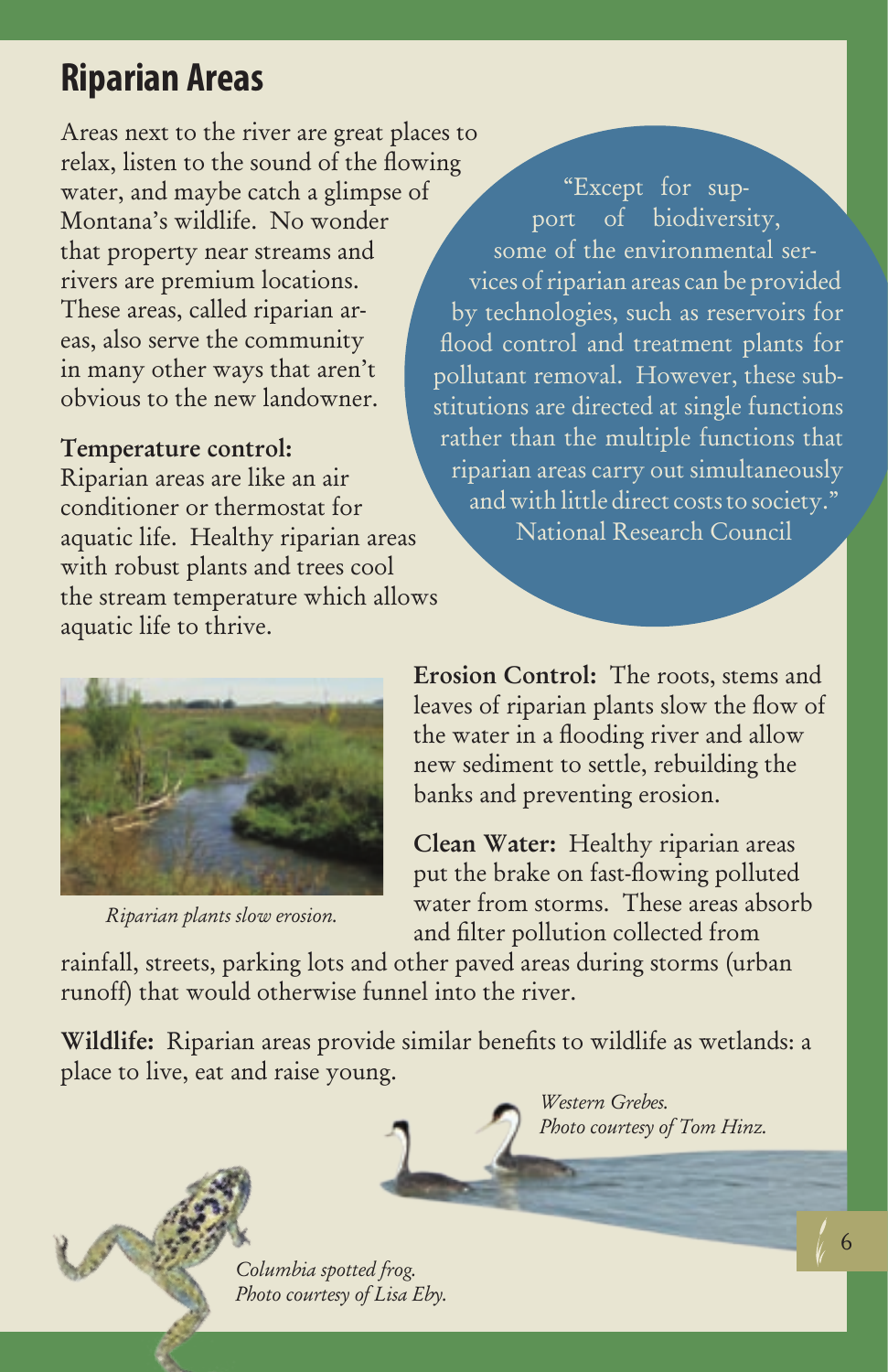# **Wetlands, Rivers and Streams: A Recipe for a Quick Sale or a Regulatory Headache?**

**Activities that do not require permits and are beneficial to wetlands and riparian areas are reestablishing native vegetation along the stream bank and planting trees.**

If a property contains wetlands or riparian areas, it will be subject to certain regulations about which your client should know. By understanding the basics of these permits, you will be able to help your client feel more confident and knowledgeable about the property and make wise land use decisions.

There's no need to be intimidated or confused by wetland and riparian area regulations. The regulations are designed to minimize damage to these valuable areas for the benefit of the landowner and their community. Stewardship of these areas begins with recog-

nizing their value and avoiding impacts to them by building away from these areas or restoring them if necessary. If construction near these areas is unavoidable, the permit system ensures that minimal damage is done and if necessary, restoration projects are completed.

Additionally, it's not difficult to apply for these permits. To reduce paperwork, several Montana agencies involved in permitting developed a joint application. Landowners can now fill out and submit one application for four different permits. Also, the people in charge of administering the permits are willing to answer questions and may be available for a site visit.

Several landowner activities that will require permits include, but are not limited to: dredging or filling of wetlands, bridge construction, river bank stabilization, use of heavy equipment near surface waters, road construction, building a dock or boat ramp, building a pond, and installing a culvert. This list is not all-inclusive, but provides an introduction to the major activities concerning private landowners and water resource regulations. Contact information is provided (pages 10-12) so that you can obtain the most up to date information on how to apply.

If the landowner is considering any of the activities listed above and is purchasing a property with wetlands or riparian areas, please review the following list of potential permits they may need.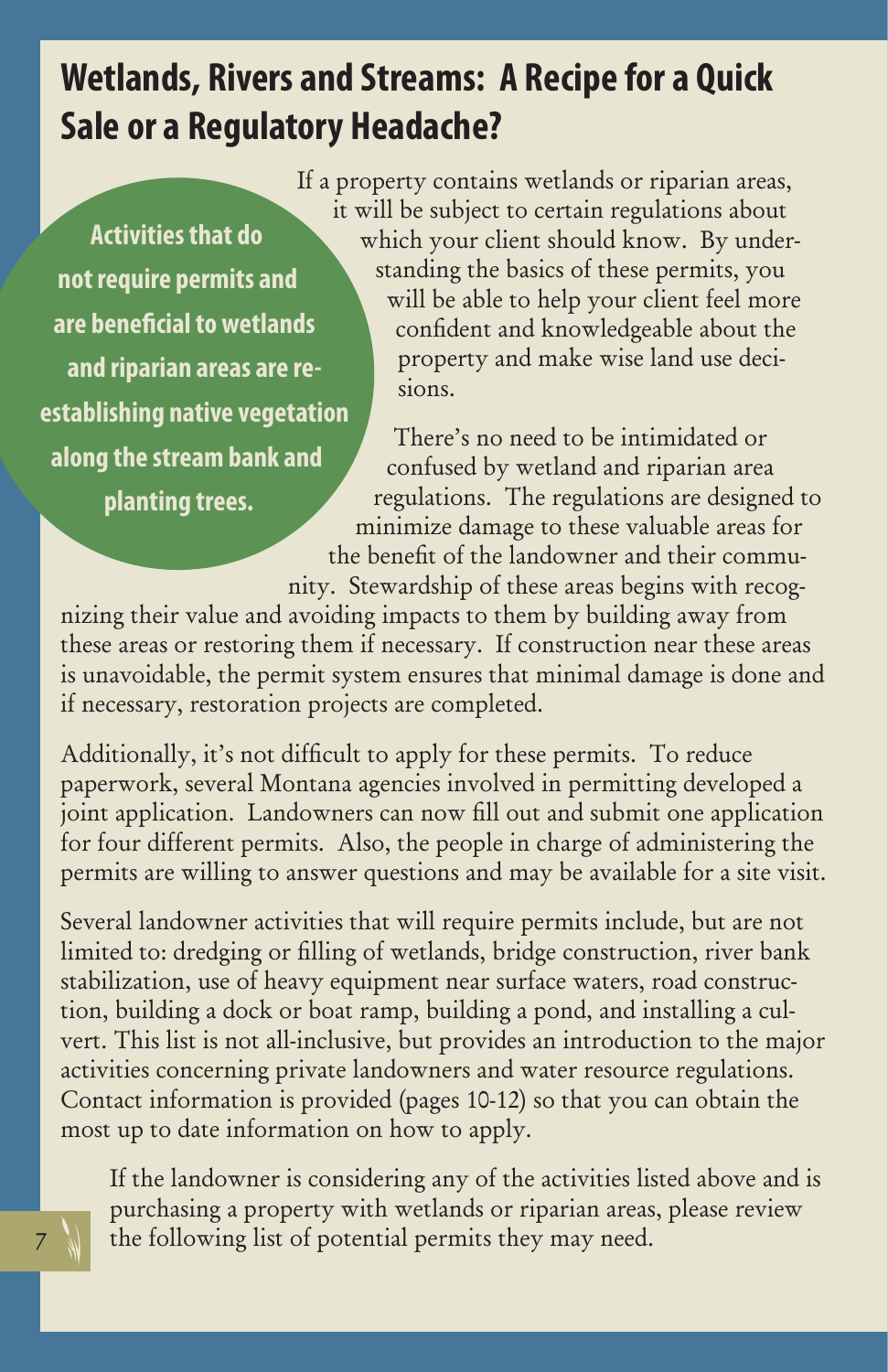#### **If the property has wetlands:**

- $\sqrt{404}$  Permit
- $\sqrt{318}$  Authorization
- Local Setback Regulations

#### **If the property has a river or stream:**

- $\sqrt{310}$  Permit
- $\checkmark$  Floodplain Permit
- $\sqrt{404}$  Permit
- $\sqrt{318}$  Authorization
- Water Rights
- Local Setback Regulations

### **If the property is near a lake**

- $\checkmark$  Lakeshore Regulations
- $\sqrt{318}$  Authorization

#### **If the property has a well or needs a septic system:**

- Ground Water Certificate
- $\checkmark$  Septic System Permit

#### **If the property is located on a tribal reservation:**

- $\checkmark$  Flathead Reservation: 1) Shoreline Protection and Aquatic Land Conservation Ordinance for work near a stream, river, lake or wetland. 2) Confederated Salish and Kootenai Tribes Water Quality Program, Ordinance 89 B for projects affecting reservation waters. On the web at http://www.cskt.org/tr/epa.htm. //// If ////// If // If ヒe / / / / / / / /
- Blackfeet Reservation: Aquatic Lands Protection Ordinance 90 for projects that occur in wetlands, riparian areas or streams.
- $\checkmark$  Other reservations are currently developing their own protection measures. If the property is located on a reservation, contact the appropriate tribal government.

*Activities requiring permits. Photos from top: stream restoration, building within a floodplain, road construction, wellhead.*

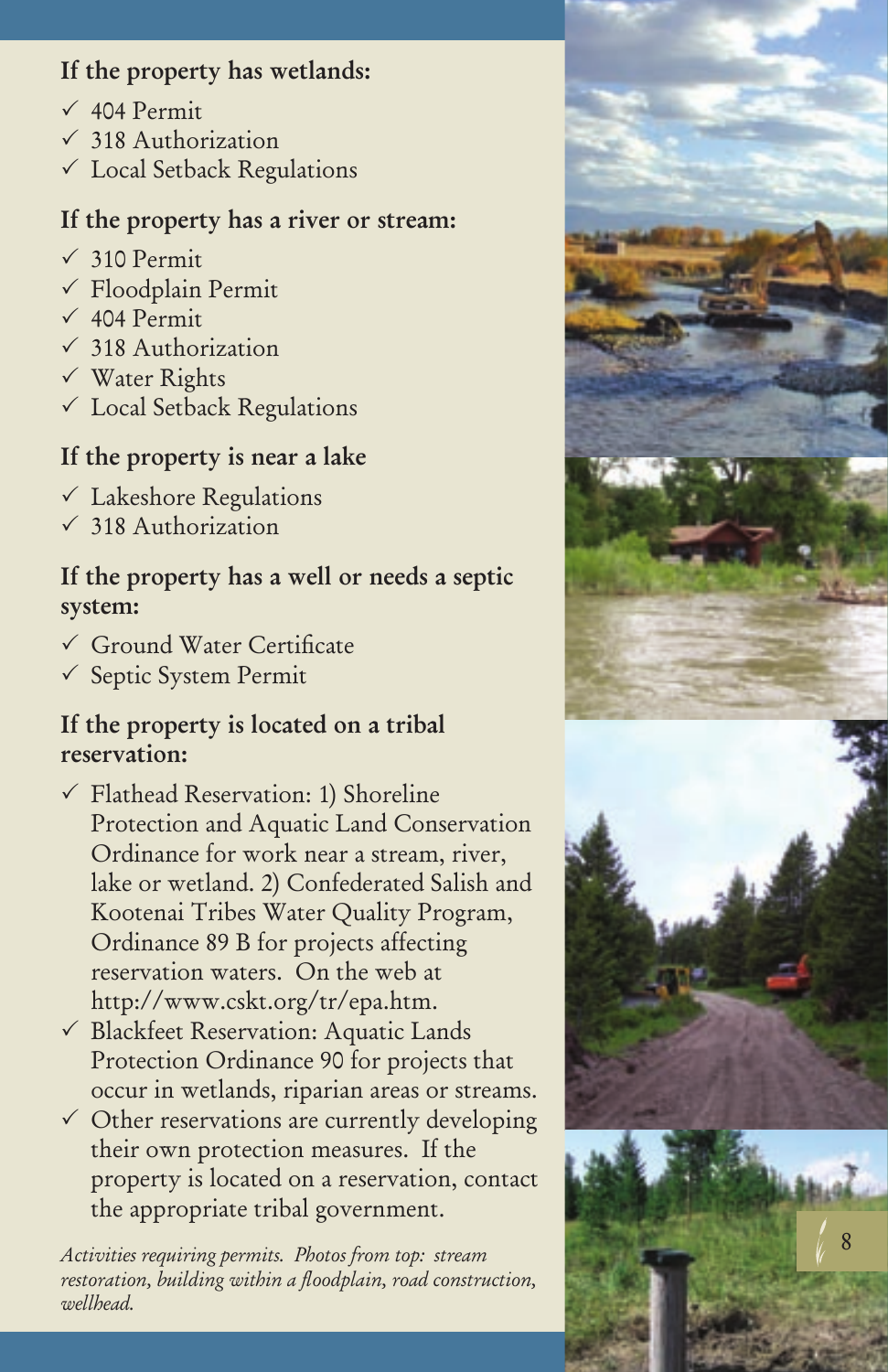#### **If the landowner is considering developing a pond:**

- Non-Commercial Private Fish Pond License
- Water Rights
- $\checkmark$  Depending on the location, the pond may be subject to the wetland regulations listed above. Additionally, if it is in the floodplain, near a stream, river, wetland, lake, or on a reservation, other regulations may apply.

Having or building a pond is not simple or easy and requires time, money and responsible maintenance by the landowner. If your client is considering a pond, please see *A Guidebook to Montana Ponds*, available from the Montana Watercourse for more information. This guidebook describes the benefits and potential drawbacks from owning a pond as well as other options, landowner considerations and resources.

*Permits are required for private fish ponds. Photo courtesy of USDA Natural Resources Conservation Service.*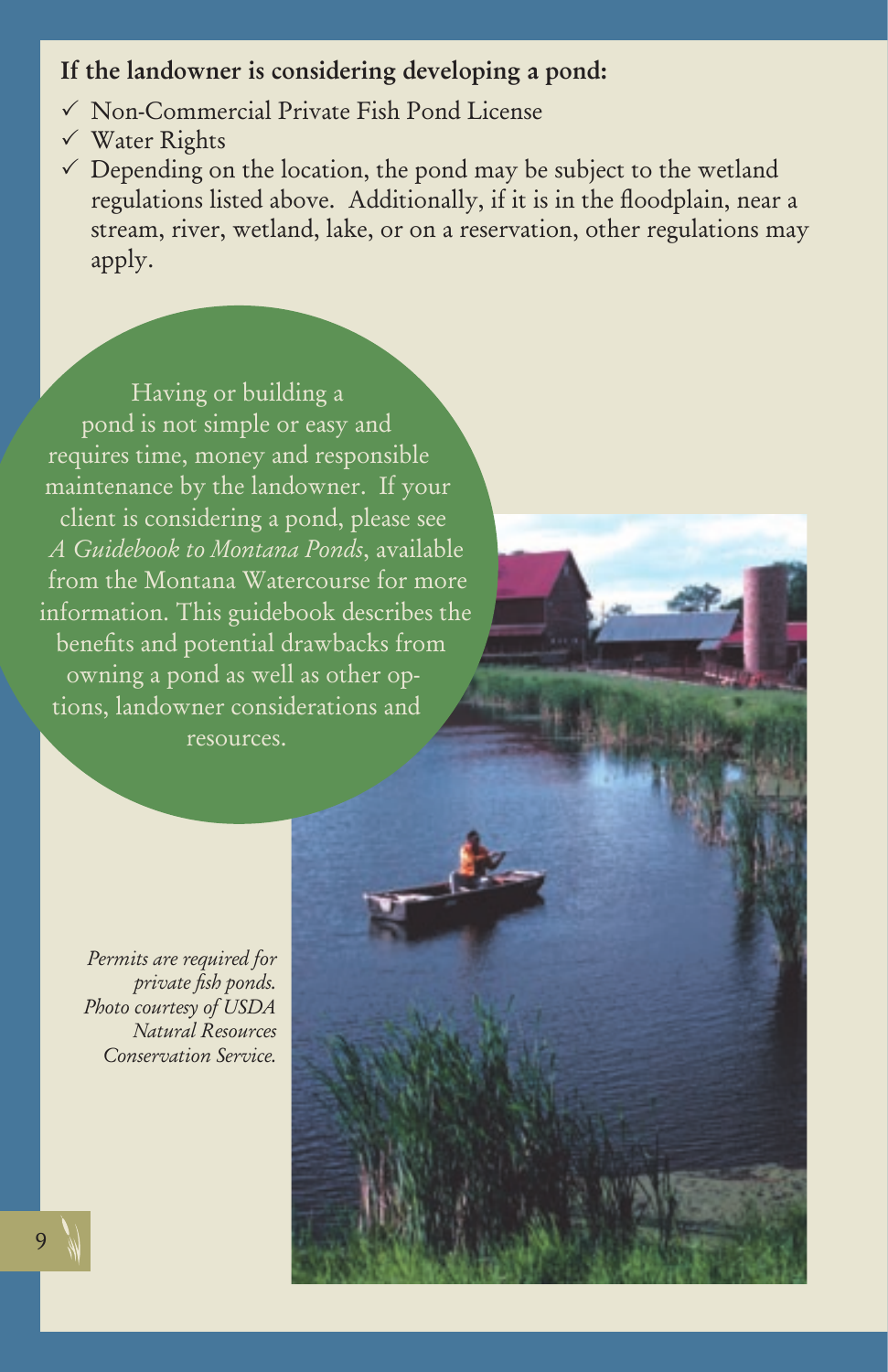### **Information on Commonly-Required Permits**

Joint Application: In Montana, landowners can fill out one application for the following permits: 310 Permit, Floodplain Permit, Section 404 Permit, and 318 Authorization. The joint application permit is available online at http://www.deq.mt.gov/wqinfo/MPDES/permits/JointApplication.pdf.

Section 404 Permit: The U.S. Army Corps of Engineers (USACE) administers the Clean Water Act Section 404 Permit, which regulates discharge of dredged or fill material in "waters of the United States" that includes jurisdictional wetlands and open water systems. Landowners proposing projects that involve a regulated discharge require this permit.

On the web at https://www.nwo.usace.army.mil/html/od-rmt/ mthome.htm Contact: USACE: Helena, 406-441-1375; Billings, 406-657-5910

310 Permit: The Board of Supervisors of the local Conservation District administers the Montana Natural Streambank and Land Preservation Act, which regulates any activity that physically alters or modifies the bed or banks of a perennially flowing stream. These activities include, but are not limited to: streambank stabilization, placing a culvert in the stream, building a bridge, diversions, reservoirs, or other channel changes.

Contact: Local Conservation District

Local Setback Regulations: Many of Montana's counties and cities have regulations governing minimal distances between new buildings and rivers, streams and wetlands. Contact city and county planning offices to find out about setback requirements in your area. For more information on setbacks see *A Planning Guide for Protecting Montana's Wetlands and Riparian Areas*, available from the Montana Watercourse.

Contact: Local County and City Government Planning Department

Floodplain Permit: These permits are administered locally by the floodplain administrator who may be the city/county planner, sanitarian, building inspector, town clerk or county commissioner. Landowners planning to build within a designated 100 year floodplain must apply for a floodplain permit. Local planning officials or the Department of Natural Resources and Conservation (DNRC) will have floodplain maps if one has been made for that area.

On the web at http://dnrc.mt.gov/wrd/water\_op/floodplain/ Contact: Local County and City Government DNRC at 406-444-0862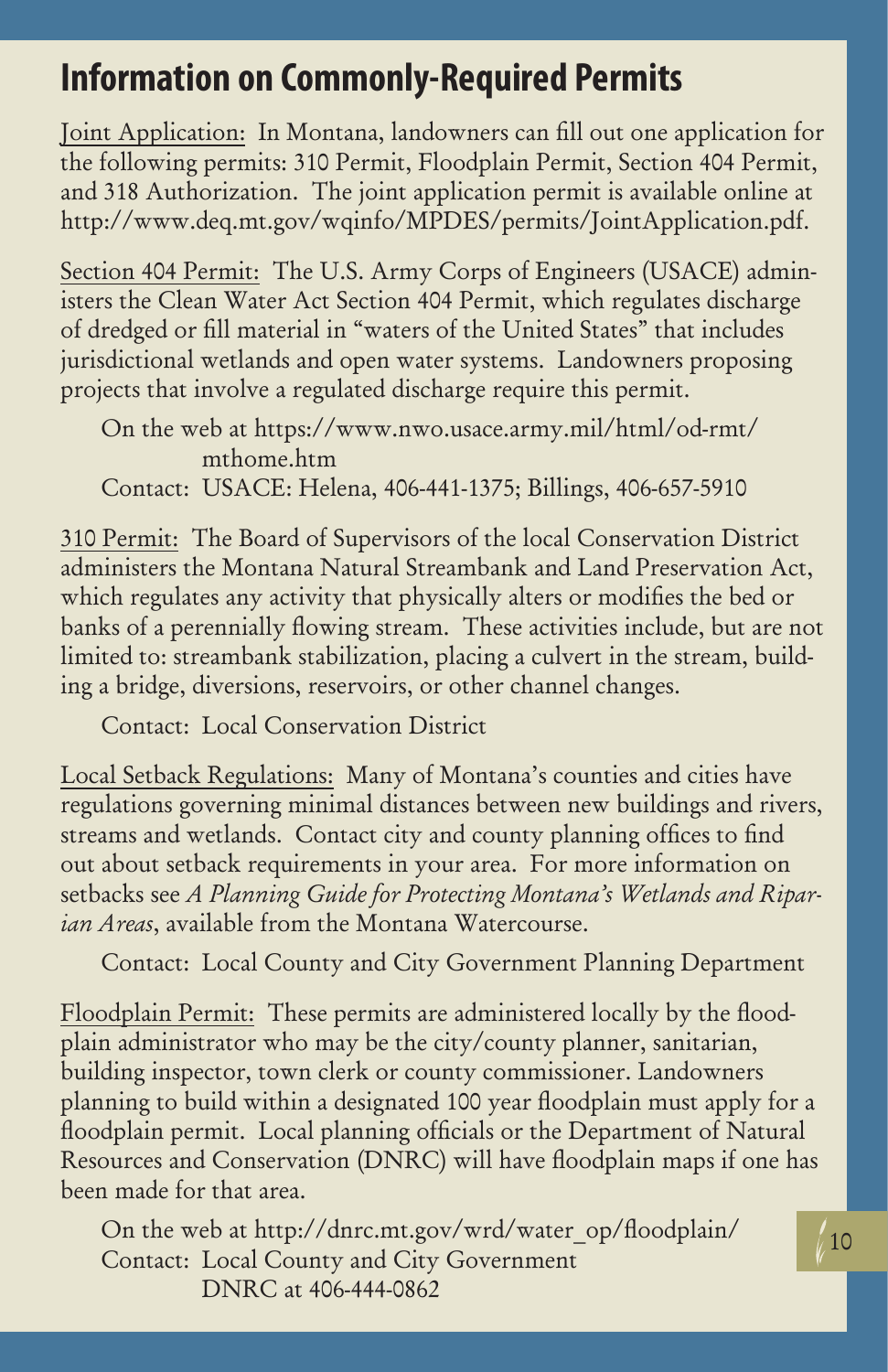318 Authorization: The Department of Environmental Quality (DEQ) administers Short-term Water Quality Standard for Turbidity (318 Authorization) for projects that will cause short term or temporary violations of state surface waters for turbidity. The state waters include any body of water, irrigation system, drainage system, ponds and also wetlands. Landowners who will be constructing near a river or wetland will need to apply for this permit.

On the web at http://www.deq.mt.gov Contact: DEQ Water Protection Bureau at 406-444-3080

Septic System Permits: The local county sanitarian or health department administers septic system permits. The local official will review the design, size, placement and installation of the septic system to ensure that it will function properly. The DEQ reviews septic systems for subdivisions.

Contact: Local County Government

Water Rights: Our constitution declares that Montana's waters belong to the state for the use and development of its citizens. Water rights holders do not own the water itself but instead possess a right to use the water. This use is authorized and documented by a "water right." The DNRC administers both surface- and ground-water rights. Water rights are subject to the Doctrine of Prior Appropriation which guides and allocates water rights in times of shortage. This doctrine in short provides that first in time is first in right. A person must receive a Permit to Appropriate Water before beginning to construct diversion work or diverting water from any water source. There are some developments that require a water right but may be exempt from the permitting process. Currently, anyone intending to appropriate ground water over 35 gallons/minute or 10 acre feet/year must apply for a water right permit. *(This regulation is current for 2006 and may change during the next legislature. Please contact the DNRC to get the most up to date information.)*

On the web at http://dnrc.mt.gov/wrd/water\_rts/ Contact: DNRC Water Rights Bureau at 406-444-6610 for a referral to the correct Regional DNRC Water Resources Office

Lakeshore Regulations: Under the Lakeshore Protection Act, local county governments can develop lakeshore regulations for lakes that are at least 160 acres in size. Landowners proposing projects such as building docks,

boat ramps, filling and constructing breakwaters, or otherwise altering the lakeshore should contact the local county planning office for more information.

Contact: Local County Government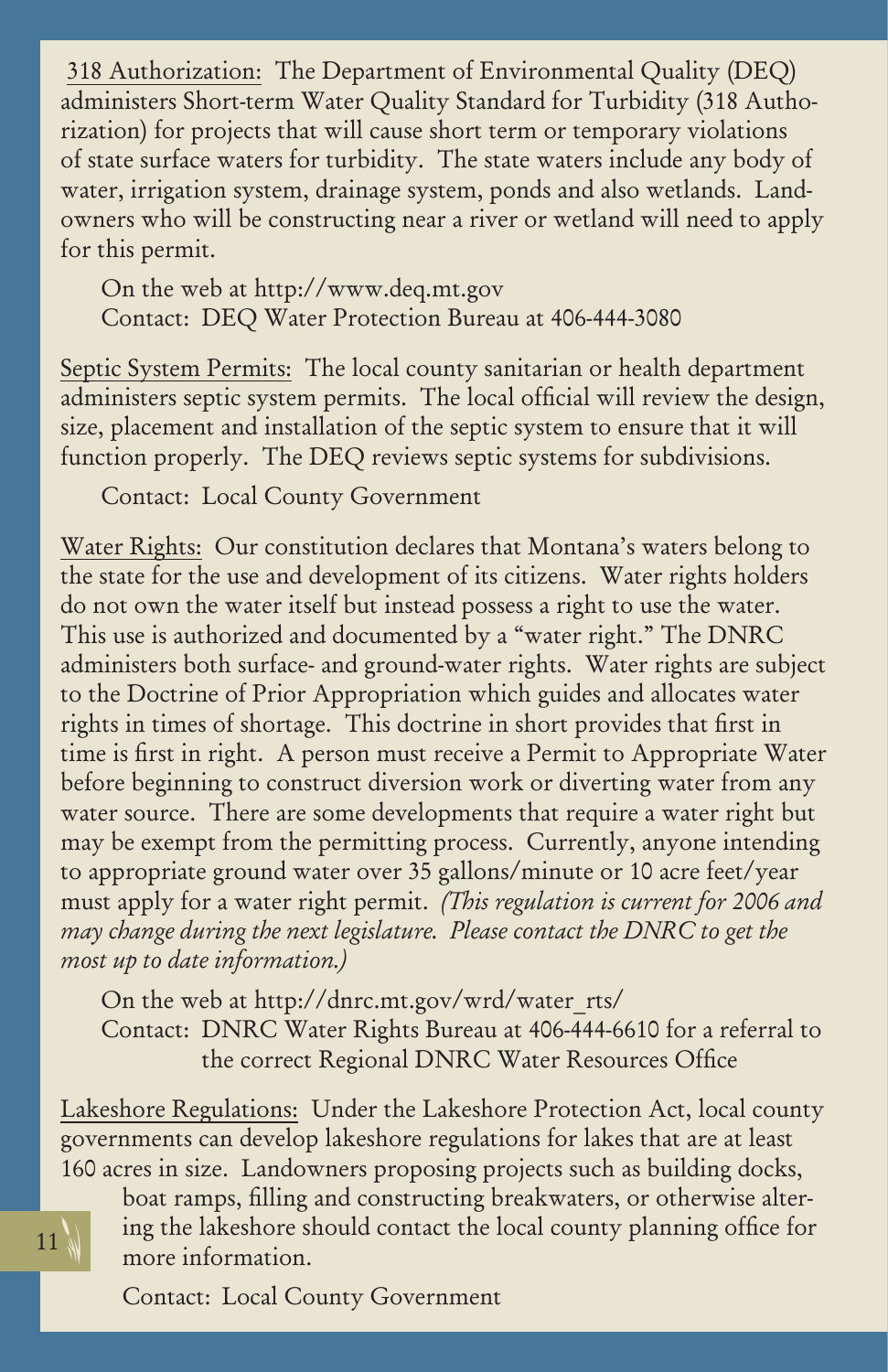Non-Commercial Private Fish Pond License: Based on state law first passed in 1945, Montana Fish, Wildlife and Parks (FWP) administers private fish pond licensing. Regulations are intended to (1) allow the stocking of private fish ponds while ensuring that public resources are not adversely affected by unwanted fish or fish diseases, (2) guarantee that nuisance aquatic species are not planted into ponds where they can escape or be introduced into state waters, and (3) ensure that habitat of wild fish is not harmed. Many streams suffer from de-watering by consumptive water uses that have been legal in Montana for over 100 years. Additional water withdrawals can compound an already serious problem for wild fish and their habitat. Pond builders should be aware of and sensitive to the fact that water withdrawals for new fish ponds may negatively impact downstream public resources, including wild fish. All private fish ponds consume some water. Every effort should be made to eliminate or minimize the use of stream surface water or alluvial groundwater for ponds.

- The FWP will not process a Fish Pond License until it is certain that the landowner has legal water rights.  $\bullet$
- The license must be renewed every ten years.  $\bullet$

On the web at http://fwp.mt.gov/fishing/regulations/ponds.html Contact: Montana Fish, Wildlife and Parks at 406-444-2535

### **More information:**

The Guide to Stream Permitting at: http://dnrc.mt.gov/permits/stream\_permitting/

For local county contact information visit: http://www.mt.gov/maco/MACoHOME.htm

> For local Conservation District information visit: http://www.macdnet.org/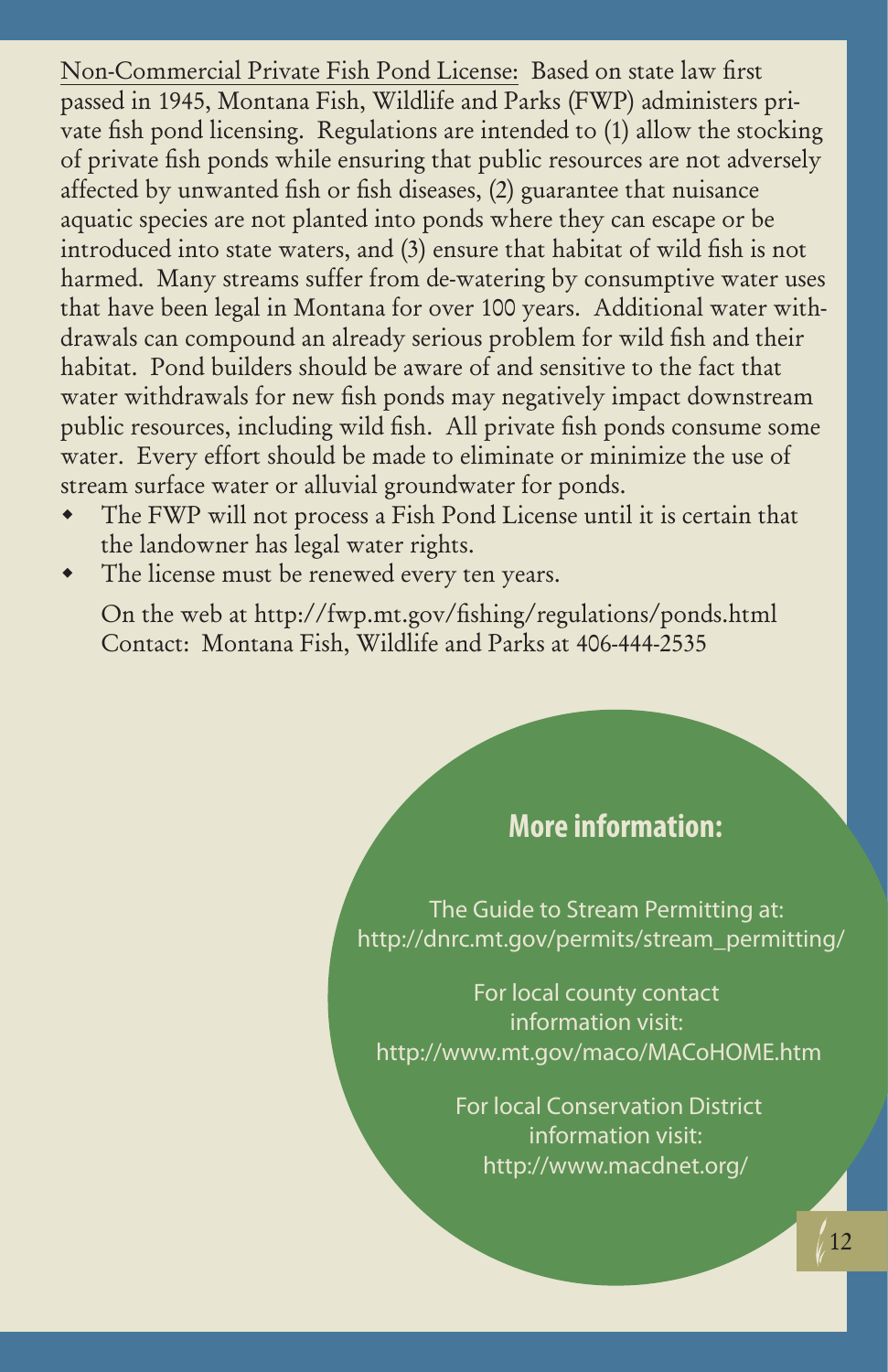## **Good Advice Pays in the Long Run!**

As the new landowners' first contact, you will be in a position to provide valuable advice about the property. If the landowner has a choice of where to build, you can encourage projects that are located away from wetlands and riparian areas. In fact, more local governments are requiring that new buildings are set back from streams and wetlands. Be sure to check with your local government to know what is required. If the building is farther away from these areas, it will minimize the need for permits, simplify the permitting process and provide other benefits such as improved wildlife viewing, stable stream banks, and long term protection of these resources. Homes built away from rivers will also protect the landowner from flooding and ensure enjoyment of the property for many years.

Projects that minimize damage by preserving the native vegetation, using bioengineering methods, allowing fish passage, or mitigating the impacts through restoration or creation of other wetlands will have an easier time receiving agency approval.

So that they have clear expectations, advise the landowner that it could take up to four months to go through the permitting process. For pond development, obtaining water rights could take up to two years. Although the permit system may seem daunting at first, it is much easier to apply for a permit before the project begins rather than deal with expensive mitigation and fines afterwards. Fines can be severe and cost the landowner tens of thousands of dollars. Therefore, it is beneficial for the landowner to apply for these permits and contact local and state land management agencies prior to starting their project.

*Photo courtesy of Billie Kerans.*

13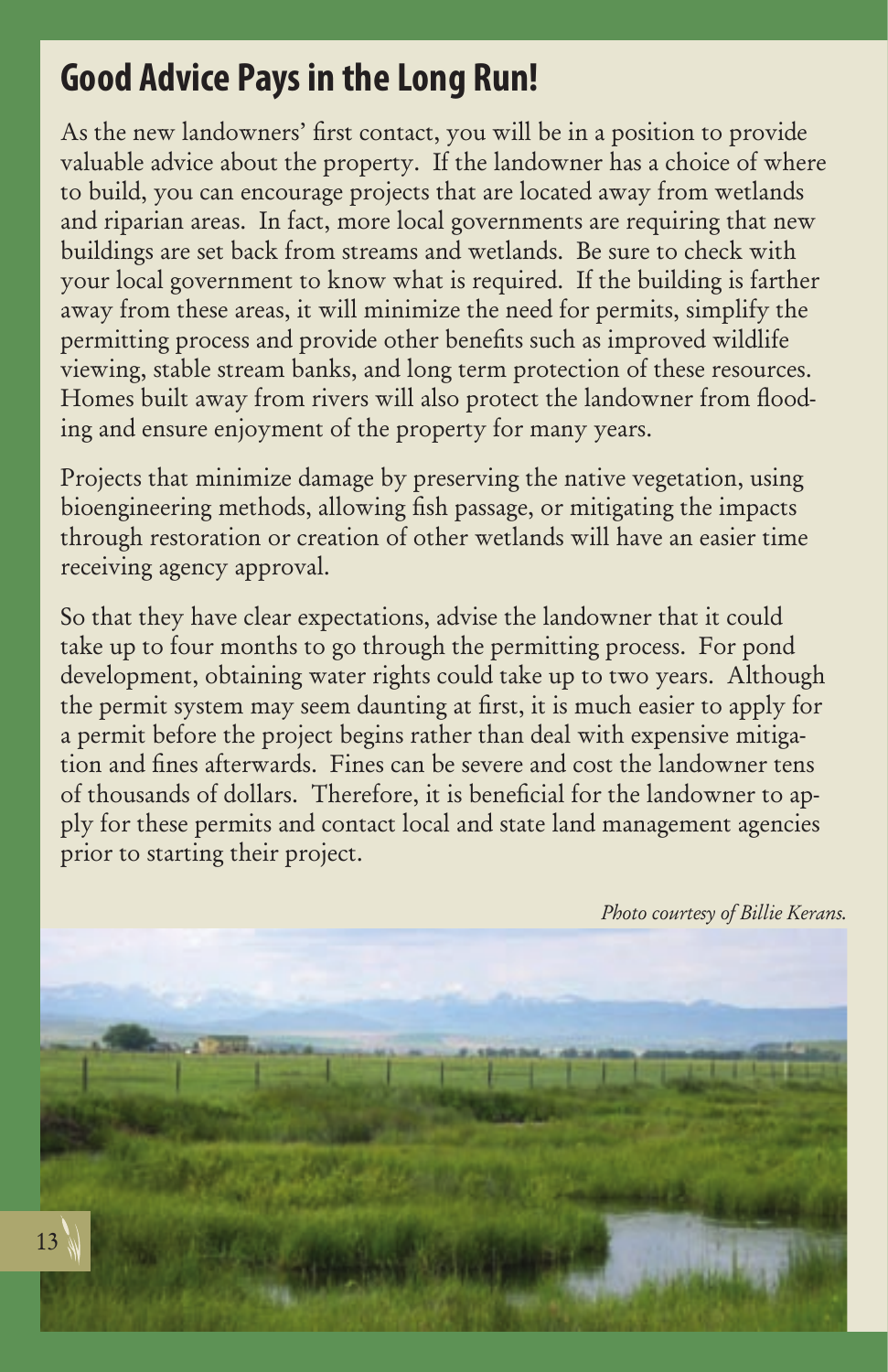# **Conservation Options:**

There are many conservation and restoration options available for landowners who own property with wetlands or riparian areas. Large scale projects can seem daunting if you don't know about the many different options available. Technical and financial assistance is available for landowners interested in restoration projects, management assistance, or conservation easements.

#### **Federal options:**

- Natural Resource Conservation Service
	- Wetland Reserve Program, ° http://www.nrcs.usda.gov/programs/wrp/
	- Environmental Quality Incentives Program, Wildlife Habitat ° Incentives Program, http://www.nrcs.usda.gov/programs/eqip/
	- Wildlife Habitat Incentives Program, ° http://www.nrcs.usda.gov/Programs/whip/
- Fish and Wildlife Service: Partners for Fish and Wildlife Program, http://montanapartners.fws.gov

#### **State Programs:**

- Montana Department of Transportation Aquatic Resource Mitigation, 406-444-6201
- Montana Fish, Wildlife and Parks: Future Fisheries, http://fwp.mt.gov/habitat/futurefisheries/content.asp

#### **Private Organizations that Handle Conservation Easements:**

- Bitterroot Land Trust, http://www.bitterrootlandtrust.org, 406-375-0956
- Blackfeet Land Trust, 406-338-2992
- Five Valleys Land Trust, http://www.fvlt.org, 406-549-0755
- Flathead Land Trust, http://www.flatheadlandtrust.org, 406-752-8293
- Gallatin Valley Land Trust, http://www.gvlt.org, 406-587-8404
- Mid-Yellowstone Land Trust, 406-252-2606, spaldingmt@yahoo.com
- Montana Wetlands Legacy, http://www.wetlandslegacy.org, 406-994-7889
- Montana Land Reliance, http://www.mtlandreliance.org; Helena, 406-443-7027; Flathead, 406-837-2178; Billings, 406-259-1328
- Prickly Pear Land Trust, http://www.pricklypearlt.org,  $\frac{14}{14}$ 406-442-0490